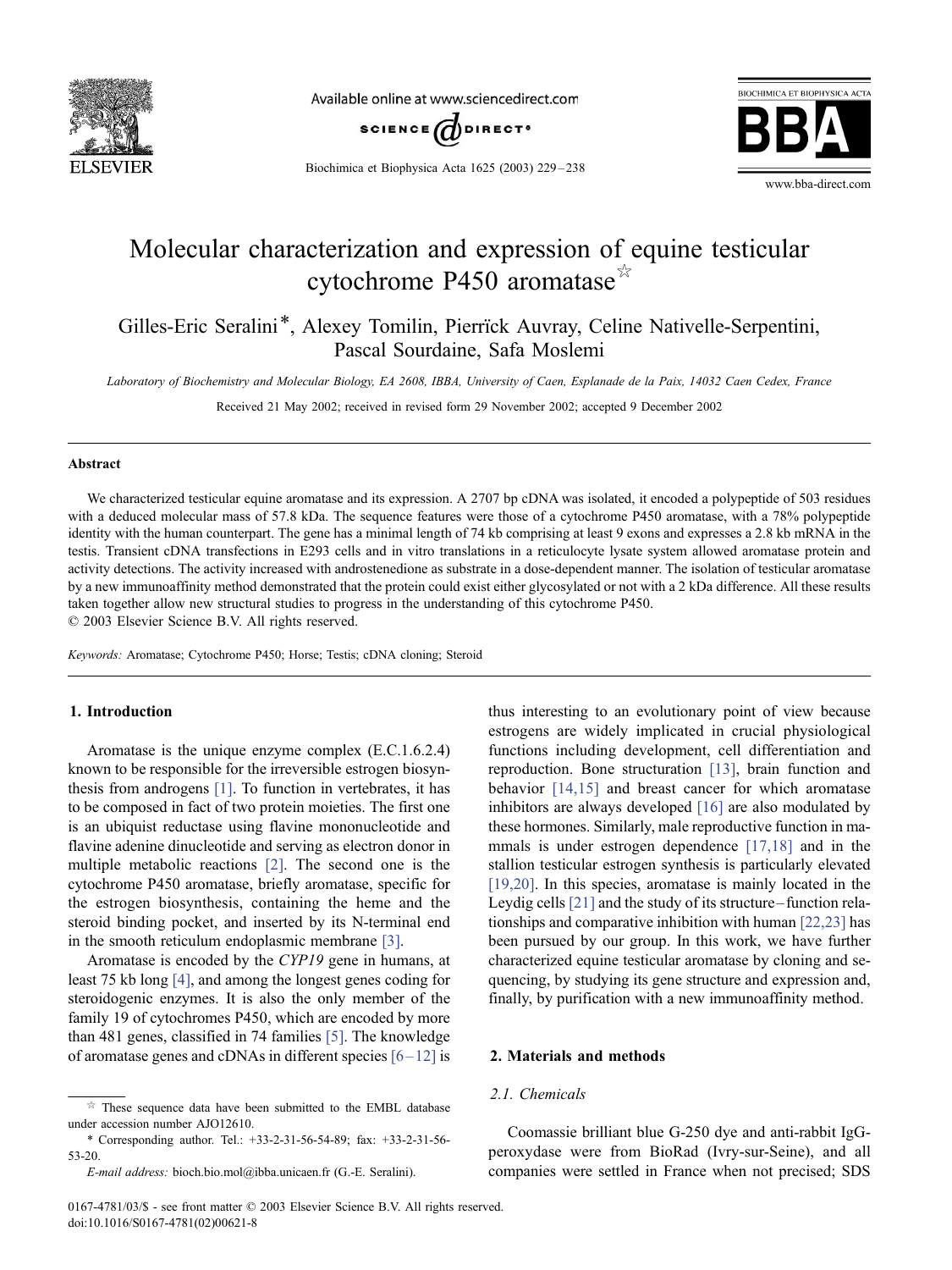<span id="page-1-0"></span>was from Peypin; agarose from Gibco BRL (Cergy Pontoise); reverse transcriptase, specific buffer, dNTP- and TNT-coupled reticulocyte lysate systems from Promega (Charbonnières-les-Bains); synthetic oligonucleotides from Eurobio (Les Ulis); Rnasin- and CNBr-activated Sepharose 4B from Pharmacia Biotech (Orsay); methanol from Merck (Nogent-sur-Marne);  $[1\beta, 2\beta^{-3}H]$ androst-4-ene-3,17-dione from Dupont de Nemours (Les Ulis); peptide N-glycosydase F (PNGase) from Flavobacteriurn meningosepticum of Boehringer-Mannheim (Meylan). The solvents were from Carlo Erba (Val de Reuil), and all other products were at the best purity available from Sigma (Saint Quentin Fallavier).

# 2.2. Library construction, screening and sequencing

Poly(A)-containing RNA from 2-year-old stallion testis was used with oligo(dT) linker primer to synthesize corresponding cDNAs, which were ligated into UniZAP-XR phage arms and packaged using Gigapack Gold phage extract (Stratagene, San Diego, CA). Approximately  $2 \times 10^{7}$ recombinant clones were transferred on Hybond-N' filters (Amersham.) and screened at high stringency with the fluorescein-labeled 2.8 kb Human P450 arom cDNA using the ECL Random Primer Labeling and Detection System (Amersham). After an overnight hybridization in buffer  $(5 \times SSC, 0.1\% SDS, 5\%$  Dextran sulphate, 100  $\mu$ g/ml salmon testes DNA), filters were washed with  $0.5 \times$  SSC. 0.1% SDS for 15 min at 60  $^{\circ}$ C. The following detection step was performed with anti-fluorescein-HRP conjugates according to Amersham ECL detection protocol. Fifteen positive clones were isolated, replated and rescreened. They presented the same restriction maps for the overlapping sequences, and the five longest positive phage clones were subcloned into pBluescript phagemid SK (Stratagene). The DNA inserts were analyzed at first by restriction endonuclease cleavages, then sequenced in both directions by the dideoxy-sequencing chain termination procedure [\[24\].](#page-9-0) For oligonucleotides designing the OLIGO v.3.4 software was used. Sequence entering and analysis were performed employing PC/GENE software (release 6.8, IntelliGenetics).

# 2.3. 5'-RACE procedure

To obtain a larger 5'-region of the cDNA encoding equine aromatase, we used the 5'-RACE procedure (GibcoBRL). First strand cDNA was synthesized from equine testicular  $poly(A)^+$  RNA using aromatase-specific antisense primer I (5'-TGCCTCTTCAACTTTAGGGTGC-3'). The ssDNA was purified with GlassMAX spin cartridge, poly(dC)-tailed using terminal deoxytransferase and, subsequently, amplified by PCR with nested aromatase-specific primer II (5'-CAUCAUCAUCAUCACTGGTTCA-CATTCTCTTTGG-3') and the anchor primer supplied. The PCR product of about 1 kb was gel-purified and subcloned into pAMP1 plasmid vector using uracil DNA glycosylase cloning procedure (CloneAmp pAMP1 system, Gibco BRL). Finally, the insert was analyzed by dideoxy DNA sequencing method.



Fig. 1. (A) Common restriction endonuclease map of 5 equine P450 aromatase cDNA clones ( $\lambda$ C6 to  $\lambda$ C31). The coding region is thicker, the main endonucleases restriction sites used are EcoRI (E), HindIII (H), BamHI (B), KpnI (K), ApaI (A). Above is represented the fragment obtained with the 5'-RACE procedure, aromatase-specific primers are shown by black arrows, the anchor primer is at the 5V-end. (B) Sequencing strategy with the scale in kb below, indicating the directions and extent of readings using synthetic primers  $($ O $)$  or universal primers  $($ O $)$ .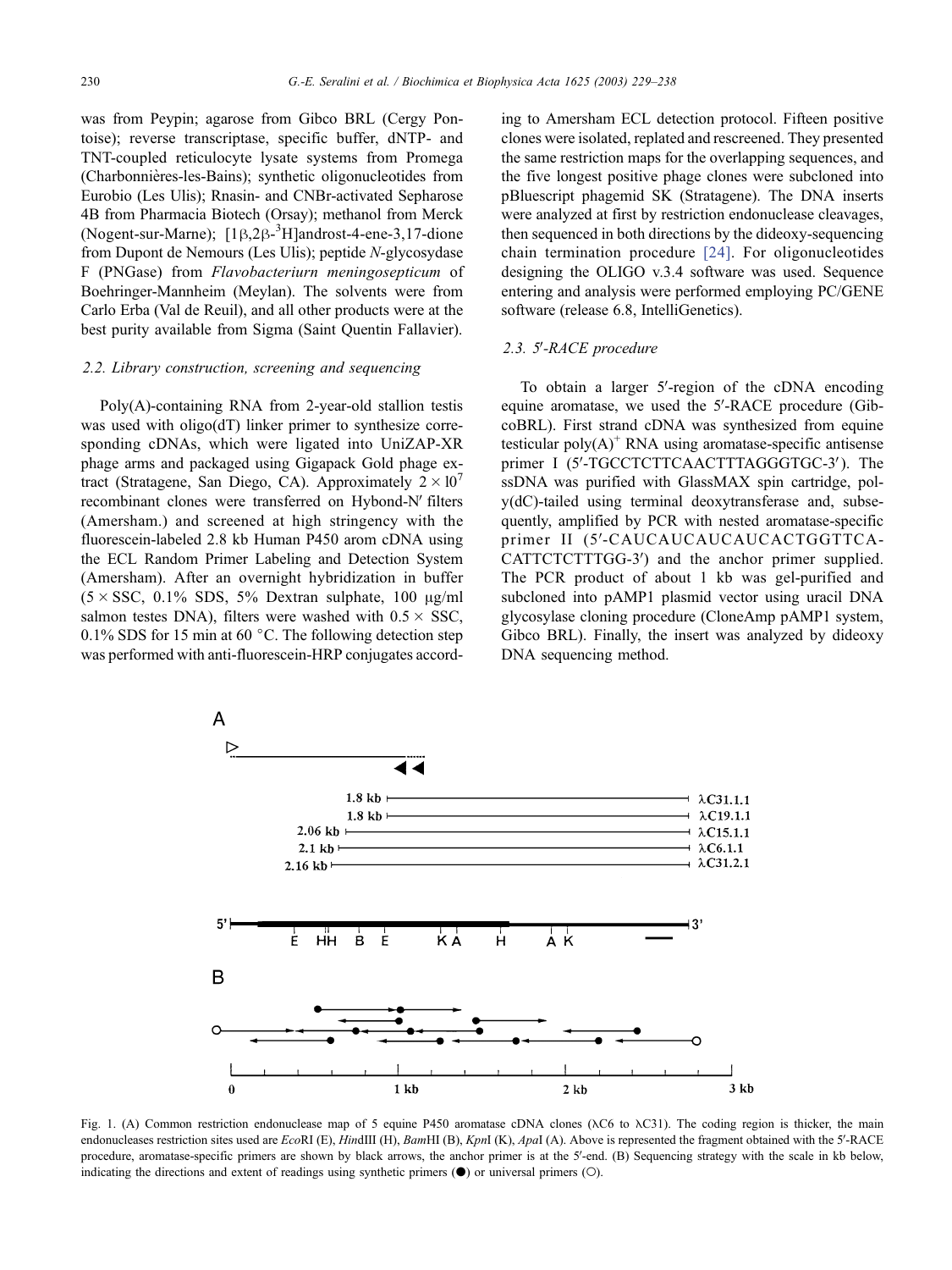#### <span id="page-2-0"></span>2.4. Recombinant aromatase expression and controls

The total aromatase cDNA was checked by RT-PCR and sequencing in three different adult horse testes with aromatase activity. The expression of protein corresponding to the cloned equine aromatase cDNA was performed according to TNT-coupled reticulocyte lysate systems, and  $\int^{35}S$ ]Met was visualized by autoradiography. The in vitro transcriptions and translations were performed with pBluescript SK alone, or with the vector containing linearized  $(3'$ -end) or circular sense cloned cDNA, and with the vector linearized at the 5'end of the cDNA as control and with luciferase cDNA. Incubations were performed at 30  $\degree$ C during 120 min. These reactions together with glycosylated and nondeglycosylated purified equine aromatase, for molecular weight controls, were electrophoresed on SDS polyacrylamide gel (gradient

 $\rightarrow$ <br>TA AAG CCA CCC GGT TCC TAA CAG CCG TGC ATC ATT AGC AAA ACT CAT CAT CTT 52<br>CAA GAG TCC GGA AAC TAG AAG TGA CCA GAC GAC TCA GGC CTT TAC ATT GCT TCG 10 CAA GAG TCC GGA AAC TAG AAG TGA CCA GCA GAC TCA GGC CTT TAC ATT GCT TCG 106 CCT GAG ATC AAG GAG CAC AAG ATG ATT TTG GAA ATG CTA AAC CCG ATG CAT TAT 160  $\mathbf{I}$ Met Ile Leu Glu Met Leu Asn Pro Met His Tyr AAC CTC ACC AGC ATG GTG ACC GAA GTC ATG CCT GTC GCC ACC TTG CCC ATT CTG 214 12 Asn Leu Thr Ser Met Val Thr Glu Val Met Pro Val Ala Thr Leu Pro Ile Leu CTG CTC ACT GGC TTT CTT TTC TTT GTT TGG AAT CAT GAA GAA ACA TCC TCA ATA 268 30 Leu Leu Thr Gly Phe Leu Phe Phe Val Trp Asn His Glu Glu Thr Ser Ser Ile CCA GGC CCT GGC TAT TGC ATG GGA ATC GGG CCC CTC ATT TCC CAC CTC CGG TTC 322 48 Pro Gly Pro Gly Tyr Cys Met Gly Ile Gly Pro Leu Ile Ser His Leu Arg Phe CTG TGG ATG GGG CTT GGC AGT GCC TGC AAC TAC TAC AAC AAG ATG TAT GGA GAA 376 66 Leu Trp Met Gly Leu Gly Ser Ala Cys Asn Tyr Tyr Asn Lys Met Tyr Gly Glu TTC GTG AGA GTC TGG ATC AGT GGA GAG GAA ACG CTC GTT ATT AGC AAG TCC TCA 430 84 Phe Val Arg Val Trp Ile Ser Gly Glu Glu Thr Leu Val Ile Ser Lys Ser Ser AGT ACC TTC CAC ATC ATG AAA CAC GAT CAC TAC TCC TCC CGA TTT GGC AGC ACA 484 102 Ser Thr Phe His Ile Met Lys His Asp His Tyr Ser Ser Arg Phe Gly Ser Thr TTT GGG TTG CAG TAT ATG GGC ATG CAT GAG AAT GGC GTC ATA TTT AAC AAT AAC 538 120 Phe Gly Leu Gln Tyr Met Gly Met His Glu Asn Gly Val Ile Phe Asn Asn Asn CCA GCC GTC TGG AAA GCT TTG CGA CCT TTC TTT GTA AAA GCT TTG TCT GGC CCC 592 138 Pro Ala Val Trp Lys Ala Leu Arg Pro Phe Phe Val Lys Ala Leu Ser Gly Pro AGC CTT GCG CGC ATG GTG ACA GTT TGT GTT GAA TCC GTC AAC AAC CAT CTG GAC 646 156 Ser Leu Ala Arg Met Val Thr Val Cys Val Glu Ser Val Asn Asn His Leu Asp AGG TTG GAC GAG GTC ACC AAT GCG TTG GGC CAT GTC AAC GTG TTG ACC CTC ATG 700 174 Arg Leu Asp Glu Val Thr Asn Ala Leu Gly His Val Asn Val Leu Thr Leu Met CGA CGT ACC ATG CTG GAC GCT TCC AAC ACC CTC TTC CTG AGG ATC CCC TTG GAC 754 192 Arg Arg Thr Met Leu Asp Ala Ser Asn Thr Leu Phe Leu Arg Ile Pro Leu Asp GAG AAA AAC ATC GTG CTT AAA ATC CAG GGT TAT TTT GAT GCA TGG CAG GCT CTC 808 210 Glu Lys Asn Ile Val Leu Lys Ile Gln Gly Tyr Phe Asp Ala Trp Gln Ala Leu CTT ATC AAA CCA AAC ATC TTC TTT AAG ATT TCT TGG CTA TCC AGA AAG CAT CAA 862 228 Leu Ile Lys Pro Asn Ile Phe Phe Lys Ile Ser Trp Leu Ser Arg Lys His Gln AAG TCC ATC AAA GAA TTG AGA GAT GCC GTG GGA ATT CTA GCA GAA GAA AAA AGA 916 246 Lys Ser Ile Lys Glu Leu Arg Asp Ala Val Gly Ile Leu Ala Glu Glu Lys Arg CAC AGG ATT TTC ACA GCA GAG AAA CTG GAA GAC CAT GTG GAT TTT GCC ACT GAT 970 264 His Arg Ile Phe Thr Ala Glu Lys Leu Glu Asp His Val Asp Phe Ala Thr Asp CTA ATT TTG GCT GAG AAA CGT GGT GAG CTG ACC AAA GAG AAT GTG AAC CAG TGC 1024 282 Leu Ile Leu Ala Glu Lys Arg Gly Glu Leu Thr Lys Glu Asn Val Asn Gln Cys ATA TTG GAA ATG ATG ATT GCA GCG CCA GAC ACC TTG TCT GTC ACT GTG TTC TTC  $Y_{1078}$ 300 Ile Leu Glu Met Met Ile Ala Ala Pro Asp Thr Leu Ser Val Thr Val Phe Phe ATG CTA TGT CTC ATT GCG CAG CAC CCT AAA GTT GAA GAG GCA CTC ATG AAG GAA 1132 318 Met Leu Cys Leu Ile Ala Gln His Pro Lys Val Glu Glu Ala Leu Met Lys Glu

Fig. 2. Nucleotide and deduced amino acid sequences of equine P450 aromatase. The nucleotides are numbered on the right, residues on the left. The nucleotide sequence obtained by the 5'-RACE procedure is indicated by white arrows (1 to 1078), and it perfectly overlaps the longest clone (511 to 2707, black arrows). Two potential glycosylation sites are indicated by dots on Asn 12 and 361. From homologies with other species, sequence candidates for a part of the substratebinding pocket, the aromatase-specific region and the heme-binding region are underlined by dots, one and two lines, respectively.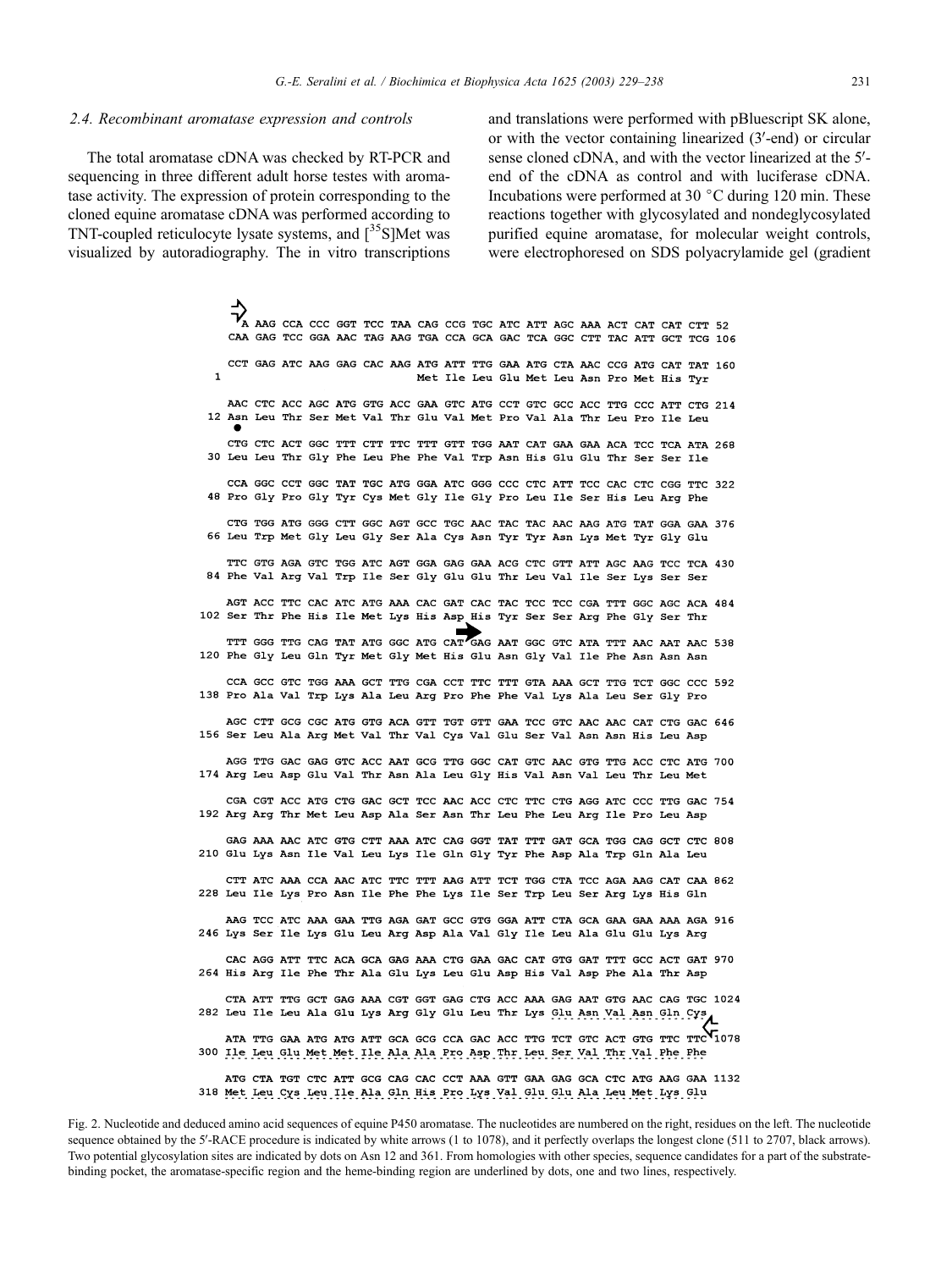|  |  |                                                                             |        |  |  |  |  |  | ATC CAG ACT GTT CTT GGT GAA AGA GAC TTA AAG AAT GAT GAT ATG CAA AAA TTA 1186 |
|--|--|-----------------------------------------------------------------------------|--------|--|--|--|--|--|------------------------------------------------------------------------------|
|  |  | 336 Ile Gln Thr Val Leu Gly Glu Arg Asp Leu Lys Asn Asp Asp Met Gln Lys Leu |        |  |  |  |  |  |                                                                              |
|  |  |                                                                             |        |  |  |  |  |  |                                                                              |
|  |  |                                                                             |        |  |  |  |  |  | AAA GTG ATG GAA AAT TTT ATT AAT GAG AGC ATG CGG TAC CAG CCT GTC GTG GAC 1240 |
|  |  | 354 Lys Val Met Glu Asn Phe Ile Asn Glu Ser Met Arg Tyr Gln Pro Val Val Asp |        |  |  |  |  |  |                                                                              |
|  |  |                                                                             |        |  |  |  |  |  |                                                                              |
|  |  |                                                                             |        |  |  |  |  |  | ATT GTC ATG CGC AAA GCC TTA GAG GAT GAT GTC ATC GAT GGC TAT CCA GTG AAA 1294 |
|  |  | 372 Ile Val Met Arg Lys Ala Leu Glu Asp Asp Val Ile Asp Gly Tyr Pro Val Lys |        |  |  |  |  |  |                                                                              |
|  |  |                                                                             |        |  |  |  |  |  |                                                                              |
|  |  |                                                                             |        |  |  |  |  |  | AAG GGG ACT AAC ATT ATT CTG AAT ATT GGA AGA ATG CAT AAA CTC GAG TTT TTC 1348 |
|  |  | 390 Lys Gly Thr Asn Ile Ile Leu Asn Ile Gly Arq Met His Lys Leu Glu Phe Phe |        |  |  |  |  |  |                                                                              |
|  |  |                                                                             |        |  |  |  |  |  |                                                                              |
|  |  |                                                                             |        |  |  |  |  |  | CCC AAG CCT AAT GAA TTT ACT CTT GAA AAC TTT GAG AAG AAT GTT CCT TAC AGG 1402 |
|  |  | 408 Pro Lys Pro Asn Glu Phe Thr Leu Glu Asn Phe Glu Lys Asn Val Pro Tyr Arg |        |  |  |  |  |  |                                                                              |
|  |  |                                                                             |        |  |  |  |  |  |                                                                              |
|  |  |                                                                             |        |  |  |  |  |  | TAT TTT CAG CCA TTT GGT TTT GGG CCC CGT AGC TGC GCT GGA AAG TTC ATC GCC 1456 |
|  |  | 426 Tyr Phe Gln Pro Phe Gly Phe Gly Pro Arg Ser Cys Ala Gly Lys Phe Ile Ala |        |  |  |  |  |  |                                                                              |
|  |  |                                                                             |        |  |  |  |  |  |                                                                              |
|  |  |                                                                             |        |  |  |  |  |  | ATG GTG ATG ATG AAG GTG ATG CTG GTT TCA CTT CTG AGA CGA TTC CAT GTG AAG 1510 |
|  |  | 444 Met Val Met Met Lys Val Met Leu Val Ser Leu Leu Arg Arg Phe His Val Lys |        |  |  |  |  |  |                                                                              |
|  |  |                                                                             |        |  |  |  |  |  |                                                                              |
|  |  |                                                                             |        |  |  |  |  |  | ACA TTA CAA GGA AAC TGT CTT GAA AAT ATG CAG AAA ACA AAT GAC TTG GCC CTC 1564 |
|  |  | 462 Thr Leu Gln Gly Asn Cys Leu Glu Asn Met Gln Lys Thr Asn Asp Leu Ala Leu |        |  |  |  |  |  |                                                                              |
|  |  |                                                                             |        |  |  |  |  |  | CAC CCG GAT GAG TCT AGA AGC TTA CCG GCA ATG ATT TTT ACT CCA AGA AAT TCA 1618 |
|  |  | 480 His Pro Asp Glu Ser Arg Ser Leu Pro Ala Met Ile Phe Thr Pro Arg Asn Ser |        |  |  |  |  |  |                                                                              |
|  |  |                                                                             |        |  |  |  |  |  |                                                                              |
|  |  |                                                                             |        |  |  |  |  |  | GAA AAG TGC CTC GAA CAC TAA AAAAGTTTGGTCAGTACCTATTCCAGAGCATTTCTCATCAGTT 1682 |
|  |  | 498 Glu Lys Cys Leu Glu His                                                 | $\sim$ |  |  |  |  |  |                                                                              |
|  |  |                                                                             |        |  |  |  |  |  |                                                                              |
|  |  |                                                                             |        |  |  |  |  |  | ATTCATAAGGAAACCATCCATCTTTGCCAGGTAGTGTCATCCTCATAGTAAACATTCGGTGGCCTGTGGCA 1753 |
|  |  |                                                                             |        |  |  |  |  |  | TTTTATAGGCATGCATCCTATGGGTTGTATGCAAGCCAGGAAACATTGGTCATCTGATCTTGTCCAAACCA 1824 |
|  |  |                                                                             |        |  |  |  |  |  | GAGAACCAAACTGCAAGAGAAAATGCAGAGGCCAAGAGTTTGTGGGGAAATGGTCAGTGAAGAGAATGCA 1895  |
|  |  |                                                                             |        |  |  |  |  |  | GCCCTAAAGGCCCCATTCCACAAAATGTGCTTTGGCAAAGATAGGCCATCAGCAAAATTTATGTCCCATTT 1966 |
|  |  |                                                                             |        |  |  |  |  |  | GCCACAGGATGTTCACTGCTCTGCCCCGAGAGCATTTTTATGTCTGGGGCAGAAACACTTCTAAAGAGTGC 2037 |
|  |  |                                                                             |        |  |  |  |  |  |                                                                              |
|  |  |                                                                             |        |  |  |  |  |  |                                                                              |
|  |  |                                                                             |        |  |  |  |  |  | CTTTGATTTGGTTTTTGGTGGGGTTGGCCACTGCAACATTCATAGTCTTTGGAGAAATGCTTACAGATTCA 2250 |
|  |  |                                                                             |        |  |  |  |  |  | GCATTCGACTTTTCCTGTGAATTATAATCCATTAACTCTTGTTTATTATGTGATTTGTCTGTGGCAAAAGT 2321 |
|  |  |                                                                             |        |  |  |  |  |  | AAACTGGAGACTATCCTTTCCCAGTCTCTCAGTTCATGCCTCAGCCACTTACCTCTGATTCAGGCATGATT 2392 |
|  |  |                                                                             |        |  |  |  |  |  | CAGATAATCAAGGTAACTTAGCAATAGCTTGAGTAAATAGAGTTAGGCCCACATGTCTGTGTAGGAAAAA 2463  |
|  |  |                                                                             |        |  |  |  |  |  | AACTCACACAATGCATTTCAAATTCAAAATTCGTAGGGGGGAGGGGATGGGAGGGGGAGGGGT 2534         |
|  |  |                                                                             |        |  |  |  |  |  | ACAGGGGCACACATGCATGGTGACGGATGGAAACTAGACTTTTAGTGGTGAACGCGATGTAGTAGTCTATA 2605 |
|  |  |                                                                             |        |  |  |  |  |  |                                                                              |
|  |  | AAAGTGATTTAATAAAAAAAAAAAAAAAAAA                                             |        |  |  |  |  |  | 2707                                                                         |
|  |  |                                                                             |        |  |  |  |  |  |                                                                              |



10 –30% or 10% polyacrylamide). The gels were stained with Coomassie blue and dried before autoradiography. For deglycosylation, 10 µg of purified equine aromatase were incubated with 1U PNGase (or without, for negative control) at 37 °C overnight in 300 mM phosphate buffer containing 10 mM EDTA.

# 2.5. Southern and northern blot analyses

Equine genomic DNA was isolated from testis [\[25\]](#page-9-0) digested with endonucleases, fragments were separated by electrophoresis in a  $0.6\%$  agarose gel (40  $\mu$ g/lane), and then transferred on a Hybond N+ membrane by capillarity [\[26\].](#page-9-0) The membrane was washed and hybridized overnight with a random primed fluorescein-labeled 2.7 kb equine aromatase cDNA in  $5 \times$  SSC, 0.1% SDS, 5% dextran sulfate and 100  $\mu$ g/ml salmon testes DNA at 60 °C. The membrane was then washed up to  $0.5 \times$  SSC,  $0.1\%$  SDS for 15 min at 62 °C. The detection was performed with anti-fluorescein-HRP as described for library screening. For northern blotting, total RNA was extracted [\[27\],](#page-9-0) size-fractionated on a 1% agaroseformaldehyde gel electrophoresis  $(40-50 \text{ µg}/\text{lane})$ , blotted and probed as described previously with the longest 2.16 kb equine aromatase cDNA clone.

# 2.6. cDNA expression in E293-transfected cells

The 2707 bp equine aromatase cDNA was subcloned into the pCMV EcoRI site. Orientation was then checked by sequencing. The plasmid-cDNA was purified from transformed JM109 bacterial strain by using the Qiagen Plasmid Mega kit. The length, the concentration and the purity of the plasmid-cDNA construction were verified by 1% agarose electrophoresis and ethidium bromide staining. A stable reductase-transfected human Embryonic kidney E293 cell line (gift of Dr. Van Luau-The, CHUL Québec) was transiently transfected with the construction as described previously [\[28\].](#page-9-0)

Total cellular RNA were isolated from E293 cells transfected with pCMV –cDNA, pCMV –human aromatase (used as positive control) or pCMV alone (as control) using TRIzol reagent (Gibco BRL). Five hundred ng of total RNA was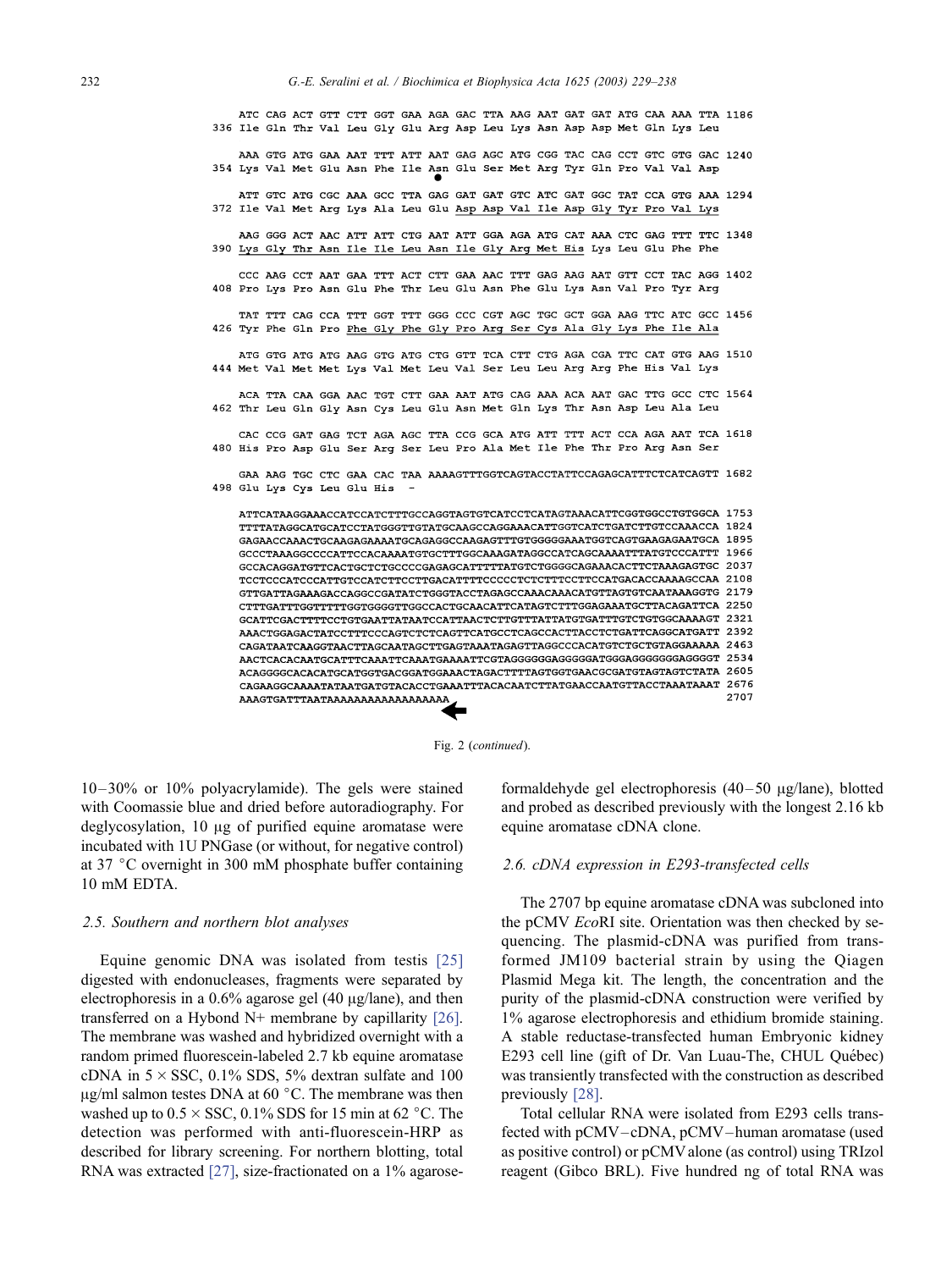<span id="page-4-0"></span>

Fig. 3. Secondary structure prediction of equine aromatase. The probability for coiled, extended or helical conformations is indicated by the profiles according to Garnier et al. [\[38\],](#page-9-0) along the 503 amino acid residues.

reverse transcribed with 4 U of moloney leukemia virus reverse transcriptase for 1 h at 37  $\degree$ C in a total volume of 20  $\mu$ l. PCR amplification of 2  $\mu$ l of the reverse transcribed sample was carried out in 20 µl PCR Buffer (10 mM Tris-HCl, pH 8.3) with 1.7 mM  $MgCl<sub>2</sub>$ , 200  $\mu$ M dNTPs, 2 U of Taq polymerase (Sigma) and 10 pmol of each primer. Amplification was performed on a Stratagene Robocycler through 28 PCR cycles with the profile: 94  $\degree$ C (30 s), 58  $\degree$ C (30 s) and 72 °C (1 min). A last step of elongation was realized 5 min at 72 °C. PCR products were resolved on  $1.5\%$  agarose gel and visualized by ethidium bromide staining. Primers for equine

aromatase were 5'-CATTCTGCTGCTCACTGGCTT-3' and 5'-GGTTGTTGCGCATTCAACAC-3'; primers for human aromatase 5'-GTTTTGGAAATGCTGAACCCGATAC-3'and 5'-TGTGTTGAGAGCATGCAGAAGATACAC-3'; and primers for the positive control, actine, 5' GACTA-GACTACCTCATGAAGATCCT3' and 5'-TTGCTGATCC-ACATCTGCTG-3', which produced 420, 460 and 620 pb, respectively.

The aromatase activity ''in cell'' was measured by the conversion of androstenedione to estrone in E293 cells supernatant by radioimmunoassay according to Auvray et



Fig. 4. Expression of equine aromatase cDNA in vitro. The autoradiography after incorporation of [<sup>35</sup>S] Met and SDS-PAGE revealed neosynthesized proteins (lanes 1 – 4, 48-h exposure), by the TNT-coupled reticulocyte lysate system. Equine aromatase is expressed from pBluescript SK vector containing the cDNA linearized at the 3V-end (lane 4), or from circular plasmid showing less specific expression (3). Controls include incubation with vector alone (2), or linearized at the 5V-end of the cDNA (1). Expression with the same method of luciferase is on lane 5 (6-h exposure), and purified glycosylated equine aromatase from testicular tissue, and Coomassie-stained, is shown as a standard (6). Other standards are indicated on the right.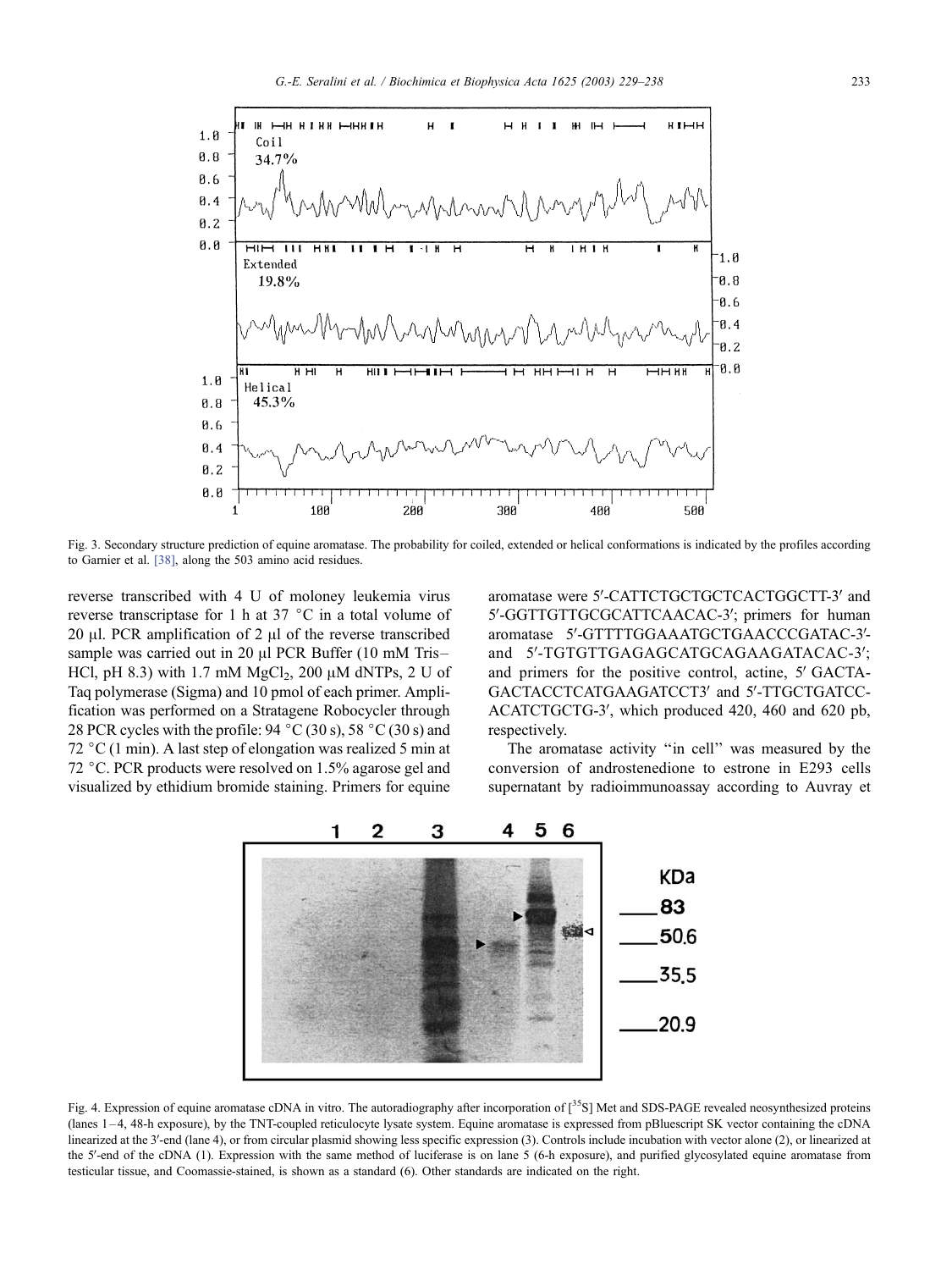<span id="page-5-0"></span>

Fig. 5. (A) Equine aromatase activity in E293 cells. Transfections are performed with 2  $\mu$ g of cDNA in pCMV and incubated for 45 min with 0 – 150 nM of androstenedione. Estrone is assayed in pg/ng aromatase min by RIA in the medium. Results are the mean of 3 assays  $\pm$  S.D. (B) Amplification by RT-PCR of RNA isolated from E293 cells and cDNA fragments are visualized on 2% agarose gel stained by ethidium bromide. Transfections are performed with human aromatase cDNA in pCMV: (1) amplification with aromatase primers, (2) with actine primers, (3) with human aromatase primers but without reverse transcriptase. Transfections with equine aromatase cDNA in pCMV: (4) amplification with equine aromatase primers but without reverse transcriptase, (5) with actine primers, (6) with equine aromatase primers. Transfections with pCMV alone: (7) amplification with equine aromatase primers but without reverse transcriptase, (8) with actine primers, (9) with equine aromatase primers. Fragment sizes in bp are shown on the left. M: molecular markers.

al. [\[29\].](#page-9-0) The protein was also quantified by a direct sandwich enzyme-linked immunosorbent assay (ELISA) method in transfected E293 cells as described previously [\[30\].](#page-9-0)

# 2.7. Polyclonal antibodies raising and aromatase immunoaffinity purification

Specific polyclonal antibodies against purified stallion testicular aromatase were raised in Hyla female rabbits, 10 weeks old, as previously described [\[21\].](#page-9-0) These antibodies (Ab I) were purified out of the antisera by ammonium sulfate precipitation according to Ternynck and Avrameas [\[31\].](#page-9-0) Briefly, antisera were diluted in PBS and precipitated in 33% ammonium sulfate, centrifuged at  $1300 \times g$  during 20 min at  $4 \degree$ C and dialyzed overnight with PBS. The IgG were chromatographed on a DEAE cellulose column; the fractions were tested on immunoblots with equine testicular micro-somes prepared as previously [\[32\],](#page-9-0) the positive ones were able to inhibit aromatase activity in vitro [\[21\].](#page-9-0) For aromatase purification, equine testicular microsomes were diluted to 20 mg/ml and then solubilized by adding CHAPS 10% to a final concentration of 1% under agitation during 30 min at 4  $^{\circ}$ C. This solution was then centrifuged at  $100,000 \times g$ , and the supernatant was diluted twofold before being chromatographed on an aminohexyl Sepharose 4B column [\[33\],](#page-9-0) previously equilibrated with 20 mM phosphate buffer containing 20% glycerol,  $0.3\%$  CHAPS, 1 mM DTT and 4  $\mu$ M androstenedione (buffer A). The cytochrome P450 aromatase and the NADPH cytochrome P450 reductase were differently eluted by a  $0-1$  M NaCl gradient. The fractions containing high aromatase activity were adjusted to 0.15 M NaCl and chromatographed on a CNBr Sepharose 4B



Fig. 6. (A) Southern blot of equine genomic DNA restricted with endonucleases indicated on the top and probed with the aromatase cDNA. (B) Northern blot of equine testicular RNA (two lanes) probed with the cloned aromatase cDNA, evidencing a 2.8 kb mRNA (arrow). In both instances, molecular markers are indicated on the left.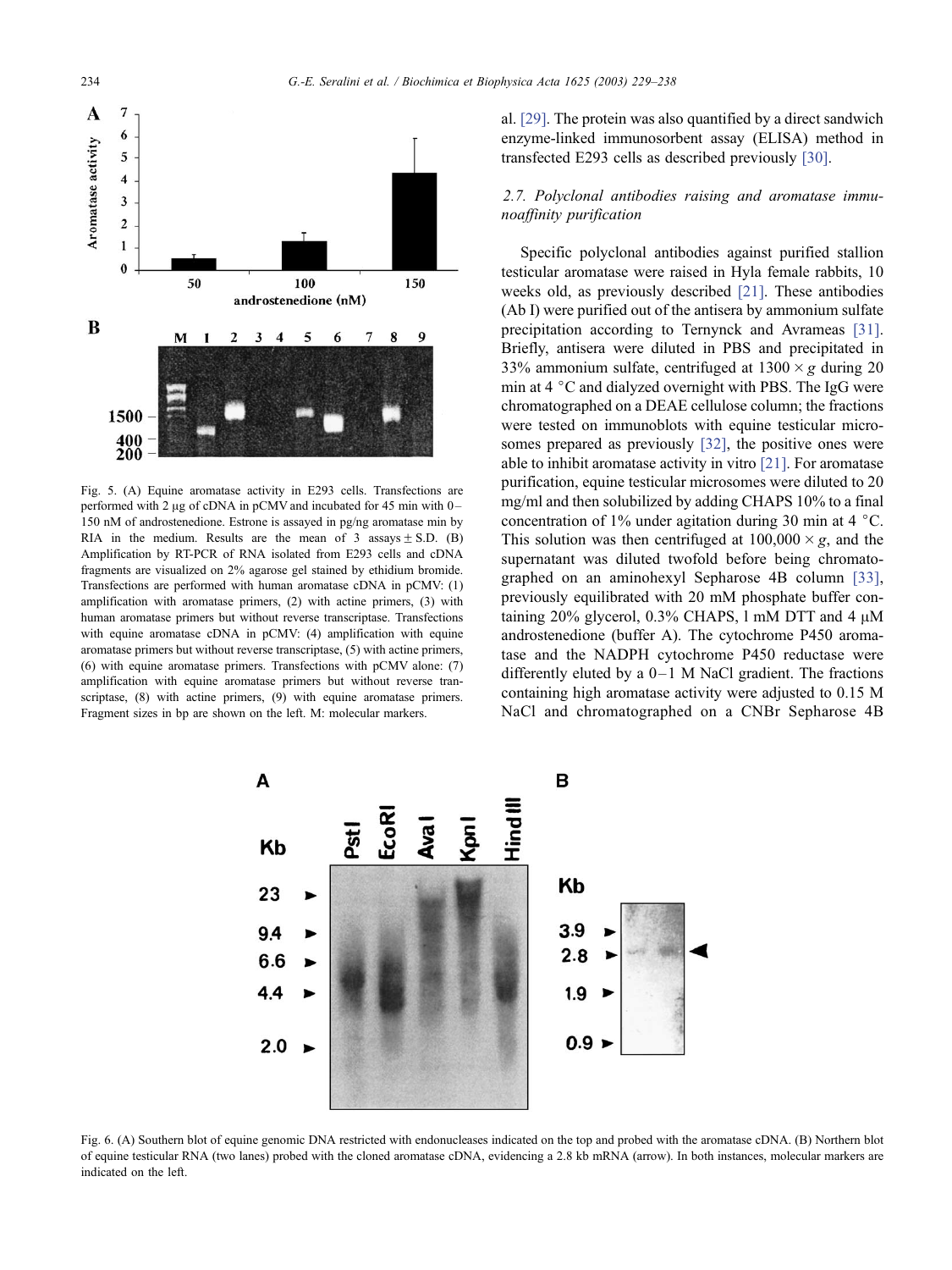<span id="page-6-0"></span>immunoaffinity column, containing the Ab I coupled according to Pharmacia. After washing, aromatase was eluted out of this column with buffer A and 2 mM NaCl. The detergent n-octyl glucopyrannoside was then added to a final concentration of 1%, giving the best aromatase activity. The purity was checked by SDS-PAGE and silver staining [\[34\].](#page-9-0)

# 3. Results

# 3.1. cDNA and deduced protein structure

Following the last round of library screening, five positive clones were inserted into pBluescript SK and mapped. All inserts were then sequenced in both orientations according to the strategy presented [\(Fig. 1\).](#page-1-0) Their lengths varied in size from 1.8 to 2.16 kb, and they appeared to derive from the same mRNA due to the common 1.8 kb region, identical at 75% to the human aromatase. The 5'-RACE procedure allowed to isolate a longer 5V-region; an anchor PCR amplified a  $1.03$  kb fragment overlapping at its  $3'$ -end all the clones obtained [\(Fig. 1\).](#page-1-0) The common 0.5 kb region with the longest clone 31.2.1 was perfectly identical; thus, we constructed a 2707 bp cDNA and deduced from the longest open reading frame the protein sequence [\(Fig. 2\).](#page-2-0) It extended from nucleotides 128 to 1636 before the stop codon to encode a polypeptide of 503 residues with a total cDNA presents a 83% identity with the human in the



Fig. 7. Purification of equine testicular aromatase. (A) Relative aromatase activity after aminohexyl Sepharose 4B separation of solubilized microsomes ( $\bullet$ ) for the different fractions obtained of 6 ml each. Fraction number is indicated below as well as total protein absorbance at 595 nm  $(\Diamond)$ . (B) Relative aromatase activity in 2-ml samples after immunoaffinity chromatography of the most active fractions obtained in A. (C) SDS-PAGE of purified equine testicular aromatase. Molecular weight standards are from top to bottom 66.2, 45.0 and 31.0 kDa (lane 1). The equine aromatase was purified from adult testis by immunoaffinity chromatography, electrophoresed on a 10% acrylamide-bis gel, stained by Coomassie (lane 2, arrow at approximately 53 kDa). The deglycosylation with PNGase overnight evidenced a 2-kDa shift (lane 3, black arrow) and the PNGase is also visible (lane 3, open arrow at 35 kDa).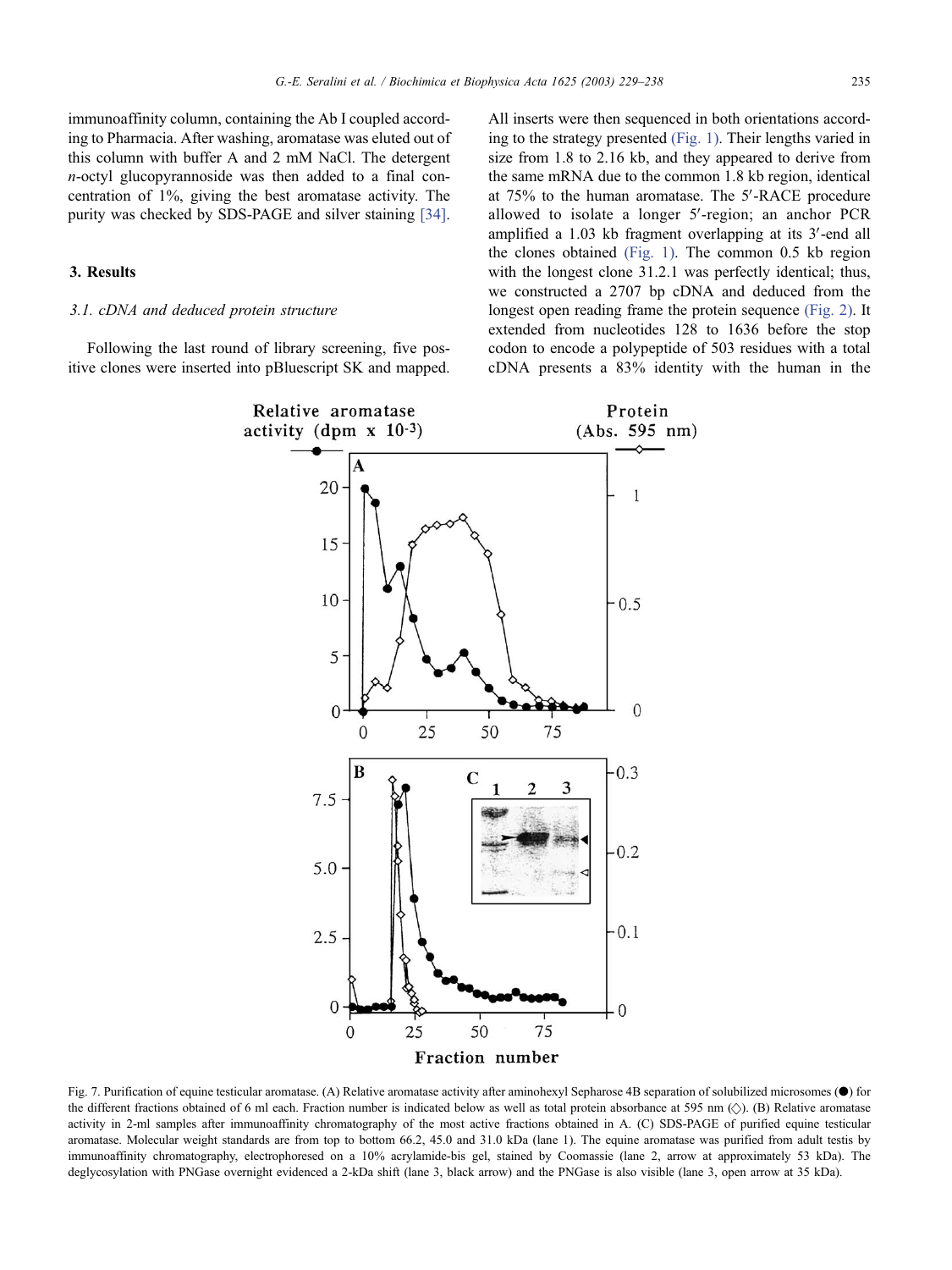common part, while the equine polypeptide shows 78%, 78%, 75%, 75%, 74%, 72% and 70%, respectively, identity with human, bovine, rabbit, porcine, mouse, rat [\[35\]](#page-9-0) and chicken [\[36\]](#page-9-0) aromatases. It is also identical to the sequence deduced from an equine preovulatory follicle cDNA library [\[37\]](#page-9-0), albeit there are distinct mRNAs and the full-length equine aromatase cDNA has not been published. The known aromatase-specific region (residues 380 to 402) was fully conserved as well as the heme-binding domain, and only the first potential glycosylation site (Asn 12) is common with the human sequence. Calculated according to Garnier et al. [\[38\]](#page-9-0), the secondary structure [\(Fig. 3\)](#page-4-0) predicts that most of the equine protein presents an helical (45.3%) or a coiled conformation (34.7%), the remaining is extended (19.8%). Such feature is compatible with a membrane-bound protein, overall with two out of four potential membrane-buried  $\alpha$ helixes in the N-terminal domain, this domain being most probably inserted within the endoplasmic reticulum membrane. The third helix spans the potential substrate-binding pocket [\(Fig. 2\).](#page-2-0)

# 3.2. In vitro translation

When expressed in vitro in the reticulocyte lysate system with labeled Met, a protein was visualized on SDS-PAGE out of the 2707 bp construct, comigrating with the deglycosylated form of purified equine testicular aromatase. This was important to check because the apparent molecular mass of this membrane-bound and globular protein was only 51 kDa [\(Fig. 4\),](#page-4-0) below the 57.8 kDa deduced one from the sequence. The aromatase purified from testicular tissue is glycosylated and evidences an apparent molecular mass of 53 kDa (see below).

## 3.3. Expression in transfected cells

Forty-eight-hour post-transfection, E293 cells were incubated during 45 min with increasing concentrations of androstenedione (0, 50, 100 and 150 nM). As illustrated by [Fig. 5A,](#page-5-0) the equine recombinant protein is active in this expression system, and the aromatase activity, measured by RIA and expressed in picograms estrone formed per nanograms aromatase per minute, increases in dose-dependent manner. Aromatase mRNA from the transfected cells was analyzed by RT-PCR [\(Fig. 5B\).](#page-5-0) The protein was detected by ELISA only in cells transfected with the equine construction  $(1.75 \pm 0.22$  ng aromatase/well), or with the human one  $(0.99 \pm 0.26$  ng/well).

## 3.4. Gene structure and mRNA

Southern blotting evidenced a most probably unique gene for equine aromatase, with a minimal length of 74 kb comprising at least 9 exons [\(Fig. 6A\),](#page-5-0) by comparison of the genomic restricted fragments with the cDNA endonuclease mapping. This gene appears to be expressed as a unique

testicular mRNA of approximately 2.8 kb [\(Fig. 6B\),](#page-5-0) which was detected with the longest clone isolated as probe.

## 3.5. Testicular aromatase purification

After rabbit immunizations, the IgG were precipitated out of the antisera and separated on a DEAE cellulose column. The fractions able to specifically detect aromatase in testicular microsomes on immunoblots were pooled and coupled to the immunoaffinity column. On the other hand, testicular equine microsomes containing high levels of aromatase activity (5.1 pmol/min mg) were solubilized with CHAPS 1% and chromatographed on a first aminohexyl Sepharose 4B column [\(Fig. 7A\);](#page-6-0) this allows reductase separation. The first peak of active proteins (200 ml, 145 mg proteins, 19.9 pmol/min mg) was pooled and chromatographed on the immunoaffinity column [\(Fig. 7B\).](#page-6-0) Out of this column, 1.5 mg of purified aromatase was collected in 20 ml with a specific activity of 68.2 pmol/min mg. This was a rapid method to purify testicular aromatase as evidenced by SDS-PAGE. A deglycosylation of this protein slightly reduced its molecular weight of about 2 kDa [\(Fig. 7C\),](#page-6-0) without any significant loss of activity in comparison to control.

## 4. Discussion

We report here an analysis of the equine aromatase gene structure, the testicular cDNA cloning and in vitro expression, and testicular aromatase purification by a new immunoaffinity method. Clones with 5'-ends of various lengths were isolated, but on the basis of their identities in overlapping sequences confirmed by the 5'-RACE procedure, a unique coding sequence was found. Aromatase-specific region, heme-binding domain, and even N-terminal predicted membrane-spanning domains are comparable to human. Moreover, N-terminal sequencing of the purified enzyme [\[33\]](#page-9-0) confirmed our present data for the first 25 residues and the use of this initiation codon. The global amino acid composition [\[33\]](#page-9-0) and the secondary structure prediction mostly in helical and coiled conformation were also in agreement. The length of 503 residues was comparable to most cloned aromatases in other species [\[35\],](#page-9-0) and the calculated exact molecular weight for equine aromatase is 57800. This is slightly above the apparent one on SDS-PAGE (53000) because globular membrane-bound proteins, purified with detergents, usually migrate a little faster than expected. In vitro expression of the recombinant aromatase confirmed that it had the same electrophoretical mobility as deglycosylated purified aromatase; the protein is specifically revealed on immunoblots by our antibodies.

The study of horse aromatase gene structure by Southern blot with our 2707 bp probe revealed at least 9 exons spanning 74 kb. This could correspond to the 9 coding exons characterized for the human gene, which is also at least 75 kb long [\[4\].](#page-8-0) Like the human gene, and in contrast to the pig [\[11\],](#page-8-0)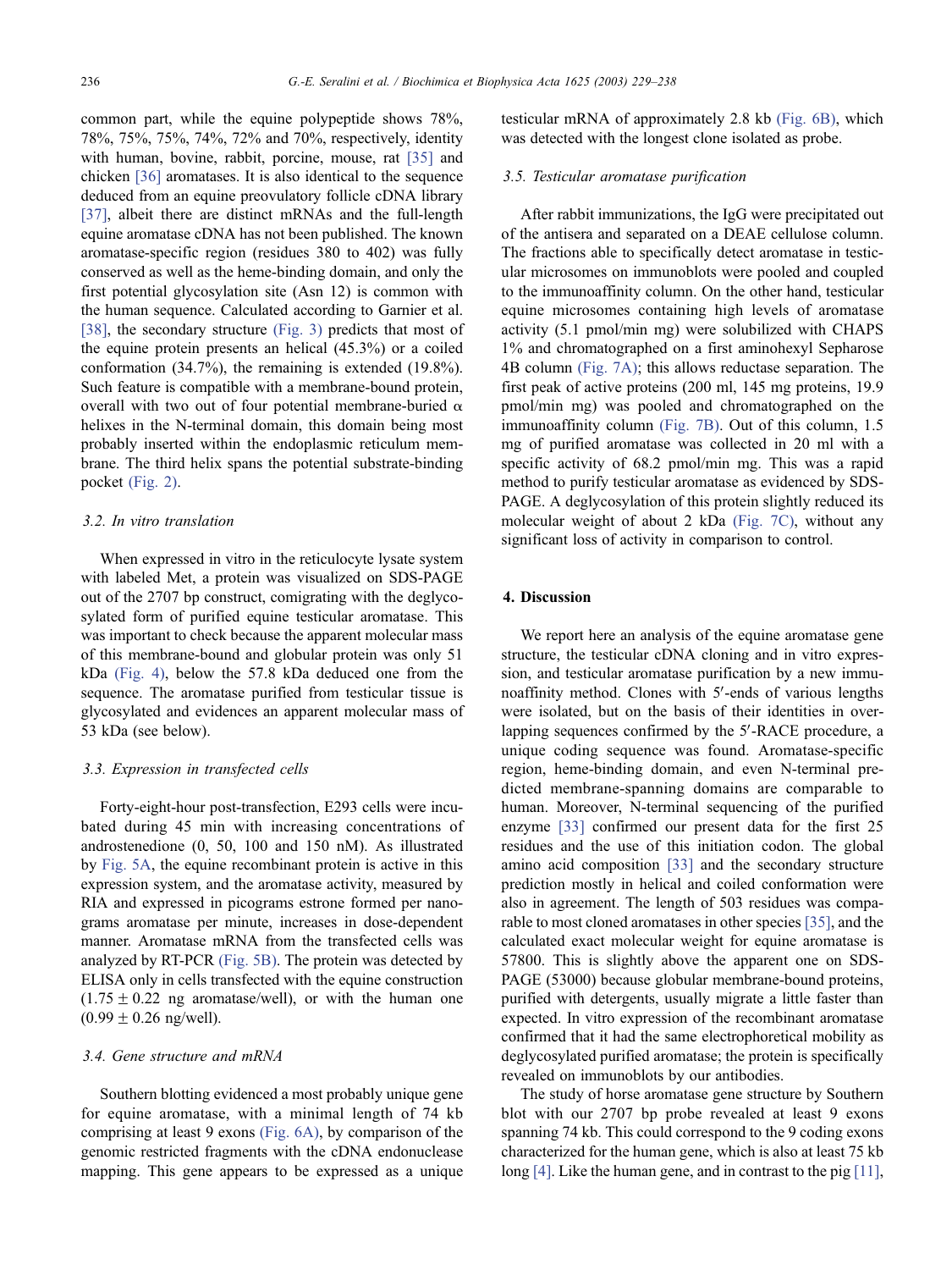<span id="page-8-0"></span>the equine gene appears to be unique according to the Southern analysis. The mRNA length of 2.8 kb was comparable to the human placental coding mRNA of 2.9 kb [\[39\],](#page-9-0) but the sequence of the  $5'$ -untranslated region was not homologous to the partial ovarian, placental and blastocyst equine sequences published [\[37,40,41\].](#page-9-0) This is in favor of the existence of an alternative splicing of the horse aromatase gene with tissue-specific promoters and corresponding untranslated exons [\[37\],](#page-9-0) like it was characterized in detail for human [8,39,42], and in other species.

Transient transfections of equine aromatase cDNA were performed in E293 cells. The corresponding mRNA, protein and activity were assayed. Our results indicated a metabolization of androstenedione in estrone. This is the first demonstration that this sequence corresponds to an active protein. Estrone and its conjugated derivatives are also very important in equine semen [\[43\],](#page-9-0) produced by the testis which is by far the major source of aromatase among equine tissues [\[20\].](#page-9-0) This justifies the use of this organ for this protein purification.

A purification of equine aromatase by five chromatographic steps involving aminohexyl Sepharose 4B, concanavalin A, hydroxyapatite and DEAE Sepharose CL6B columns was already in use in our laboratory [\[33\].](#page-9-0) However, we wanted to shorten the process and to purify also the nonglycosylated form of aromatase. This goal was reached after rabbits immunization with the highly purified enzyme, purification of the reactive IgG and coupling to a CNBractivated Sepharose gel. The resulting immunoaffinity column allowed us to demonstrate that active equine testicular aromatase could exist either glycosylated or nonglycosylated in its native form. The deglycosylation revealed a 2 kDa carbohydrate moiety. We suggest that it is linked to Asn 12 on the protein because it is the only potential glycosylation site conserved at the same position between human and equine aromatases and because this Asn was not always detectable by direct protein sequencing like if it was charged with a sugar chain (data not shown).

In conclusion, the knowledge of equine testicular aromatase structure could be of importance because this enzyme presents very well-characterized biochemical properties, and moreover it allows the synthesis of very high estrogen levels by the stallion, hundred folds more elevated than in most other mammalian species. Obtaining equine aromatase in the milligram range out of one testis and the new possibility of recombinant testicular aromatase expression may allow the exploitation of this physiological particularity for further structural studies of this protein. This could be interesting because mammalian membrane-bound cytochromes P450 still need further spatial and functioning characterizations.

# Acknowledgements

A.T. was recipient of a studentship from the French Ministry of Foreign Affairs, a ''co-tutelle de these'' with the Russian Academy of Sciences. P.A. was granted by a studentship from the Ligue Nationale contre le Cancer (Comité de la Manche); the research was funded by the Conseil Général du Calvados and AGROBIO Committee (Fonds FEDER). The authors wish to thank Pr. Van Luau-The for the gift of E293 cells transfected with reductase, Dr. Emmanuel Lemazurier for careful reading of the manuscript, and Drs. J.M. Bidart and P. Robert (Immunology, Pasteur Institute, Paris) for the equine library. We are grateful to Ekaterina Komarova for partial cDNA cloning, Pr. Michel A. Drosdowsky for initiation of the work, Dr. Bruno Plainfosse´ for providing horse tissues, Sébastien Galopin and Marie-Josèphe Simon for excellent technical assistance.

# References

- [1] E.R. Simpson, M.S. Mahendroo, G.D. Means, M.W. Kilaore, M.M. Hinshelwood, S. Graham-Lorence, B. Amarneh, Y. Ito, C.R. Fisher, M.D. Michael, C.R. Mendelson, S.E. Bulun, Aromatase cytochrome P450, the enzyme responsible for estrogen biosynthesis, Endocr. Rev. 15 (1994) 342 – 355.
- [2] W.L. Backes, NADPH-cytochrome-P450 reductase: function, Handb. Exp. Pharmacol. 105 (1993) 15-334.
- [3] D.R. Nelson, H.W. Strobel, On the membrane topology of vertebrate cytochrome P450 proteins, J. Biol. Chem. 263 (1988) 6038 – 6050.
- [4] M.S. Mahendroo, G.D. Means, C.R. Mendelson, E.R. Simpson, Tissue-specific expression of human P450 arom. The promoter responsible for expression in adipose tissue is different from that utilized in placenta, J. Biol. Chem. 266 (1991) 11276 – 11281.
- [5] D.R. Nelson, L. Koymans, T. Kamataki, J.J. Stegeman, R. Feyereisen, D.J. Waxman, M.R. Waterman, O. Gotoh, M.J. Coon, R.W. Estabrook, I.C. Gunsalus, D.W. Nebert, P450 superfamily: update on new sequences, gene mapping, accession numbers and nomenclature, Pharmacogenetics 6 (1996) 1-42.
- [6] E.R. Simpson, C.T. Evans, J.C. Corbin, F.E. Powell, D.B. Ledesrna, C.R. Mendelson, Sequencing of cDNA inserts encoding aromatase cytochrome P450, Mol. Cell. Endocrinol. 52 (1987) 267 – 272.
- [7] C.J. Corbin, S. Graham-Lorence, M. McPhaul, J.L. Mason, C.E. Mendelson, E.R. Simpson, Isolation of full-length cDNA insert encoding human aromatase system cytochrome P-450 and its expression in nonsteroidogenic cells, Proc. Natl. Acad. Sci. U. S. A. 85 (1988) 8948 – 8952.
- [8] K. Toda, M. Terashima, T. Kawamoto, H. Surnirnoto, Y. Yokoyama, I. Kuribayashi, Y. Mitsuuchi, T. Maeda, Y. Yamamoto, Y. Sagara, H. Ikeda, Y. Shizuta, Structural and functional characterization of human aromatase P450 gene, Eur. J. Biochem. 193 (1990) 559 – 565.
- [9] G.J. Hickey, J.S. Krasnow, W.G. Beattie, J.S. Richards, Aromatase cytochrome P-450 in rat ovarian granulosa cells before and after luteinization: adenosine 3'5'-monophosphate-dependent and independent regulation. Cloning and sequencing of rat aromatase cDNA and 5' genomic DNA, Mol. Endocrinol. 4 (1990)  $1-12$ .
- [10] M. Terashima, K. Toda, T. Kawarnoto, I. Kuribayashi, Y. Ogawa, T. Maed, Y. Shizuta, Isolation of a full-length cDNA encoding mouse aromatase P450, Arch. Biochem. Biophys. 285 (1991) 231 – 237.
- [11] I. Choi, W.R. Collante, R.C.M. Simmen, F.A. Simmen, A developmental switch in expression from blastocyst to endometrial/placentaltype cytochrome P450 aromatase genes in the pig and horse, Biol. Reprod. 56 (1997) 688 – 696.
- [12] B. Delarue, H. Mittre, C. Féral, A. Benhaim, P. Leymarie, Rapid sequencing of rabbit aromatase cDNA using RACE PCR, C. R. Acad. Sci. Paris, Sci. Vie/Life Sci. 319 (1996) 663 – 670.
- [13] C. Carani, K. Oin, M. Simoni, M. Faustini-Fustini, S. Serpente, J. Boyd, K.S. Korach, E.R. Simpson, Effect of testosterone and estra-